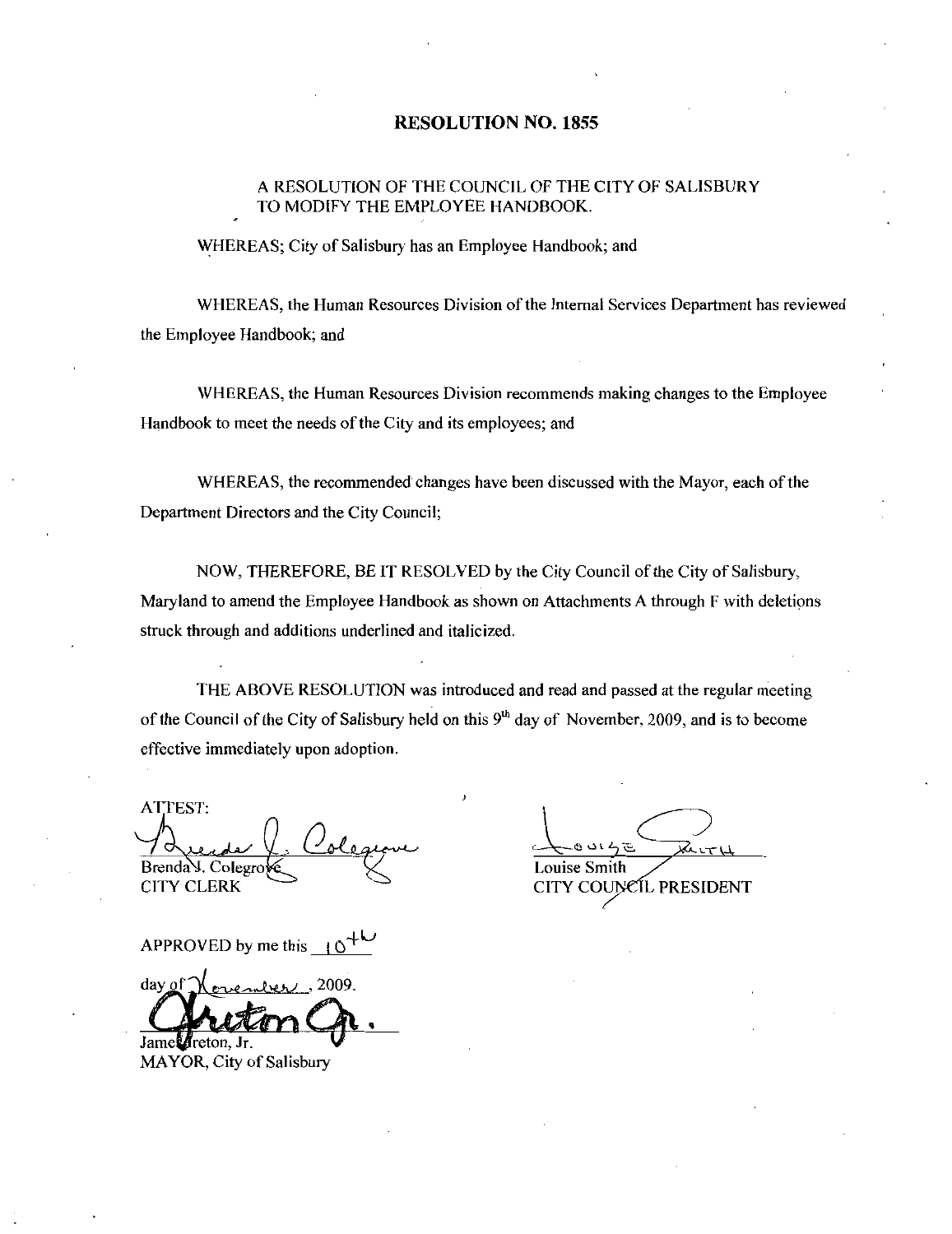|              | Attach |
|--------------|--------|
|              |        |
|              |        |
| 0406<br>0407 |        |
| 0408         |        |
| 0409         |        |
| 0410         |        |
|              |        |
| 0501         |        |
| 0502         |        |
| 0503<br>0504 |        |
| 0505         |        |
| 0506         |        |
| 0507         |        |
| 0508         |        |
| 0509<br>0510 |        |
| 0511         |        |
|              |        |
| 0601         |        |
| 0602         |        |
| 0603         |        |
| 0604         |        |
| 0605<br>0606 |        |
| 0607         |        |
| 0608         |        |
| 0609         |        |
| 0610<br>0611 |        |
|              |        |
|              |        |
| 0701<br>0702 |        |
| 0703         |        |
| 0704         |        |
| 0705         |        |
|              |        |
| 0801         |        |
| 0802         |        |
| 0803         |        |
|              |        |
|              |        |
|              |        |
|              |        |
|              |        |
|              |        |
|              |        |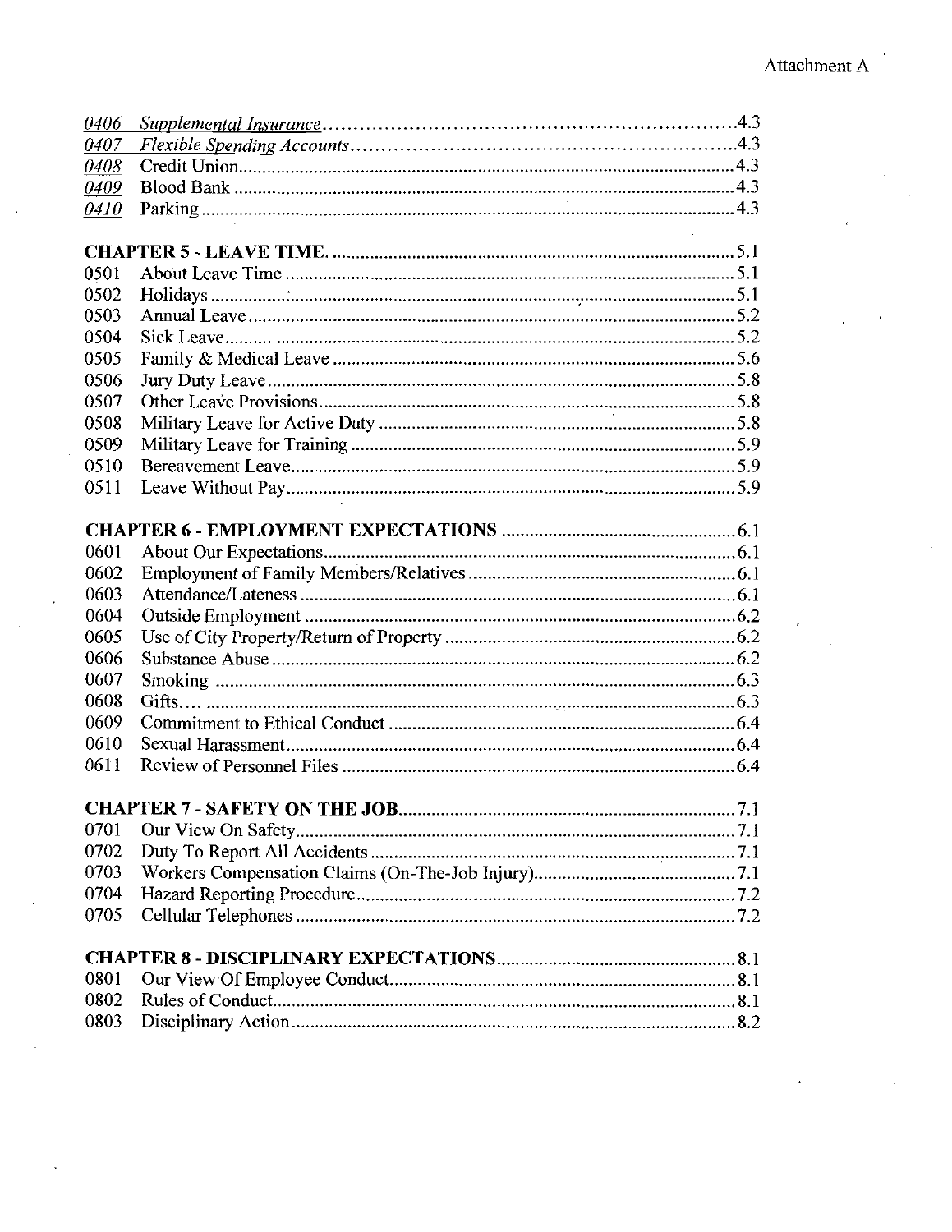#### CHAPTER 4

#### EMPLOYMENT BENEFITS

#### 0401 About Your Benefits

The City of Salisbury provides an excellent employment benefit package for regular full time employees. Briefly, qualified employees of the City of Salisbury enjoy the following benefits: our Benefits<br>alisbury provides an effy, qualified employees<br>Health Insurance, incl. Ma<br>State of Maryland Retirem<br>Deferred Compensation Pr<br>Supplemental Insurance, in<br>Hospitalization and Short<br>Flexible Spending Account<br>Credi

- Health Insurance, incl. Major Medical, Prescription Drugs, Dental, Vision
- State of Maryland Retirement Benefits
- Deferred Compensation Program
- Supplemental Insurance, incl. Accident, Cancer, Specified Health, Dental, Vision Hospitalization andShort Term Disability
- Flexible Spending Accounts (medical and dependant care)

#### Credit Union

- Blood Bank Participation
- Life Insurance
- Free Parking
- Paid Leave

Most of these employee benefit programs are provided through insurance carriers or various State agencies. For each benefit plan there is a formal plan document which describes all the details, qualifications and exclusions applicable to the particular plan. These documents are readily available upon request. In all matters, the provisions of the plan documents supersede any description contained in this Employee Handbook because it is impossible, in the format of this Handbook, to fully describe all provisions of each plan. It is hoped, however, that this Employee Handbook gives you some background sufficient for a general understanding of these valuable benefits. Some of the abovereferred benefits may require the Employee to pay part or all of the cost. Benefit changes may be made at the time of employment, open enrollment or at a qualifying event as defined by the Regulations issued by the Department of Treasury for Section 125 Plans (birth or adoption of a child, marriage, divorce,  $etc.$ ).

#### 0402 Health Insurance

The City of Salisbury currently provides group health insurance coverage for Regular Full time City employees. This insurance coverage is purchased through a private health insurance carrier and includes Medical, Dental, Vision, and Prescription Drugs. The details of the plan and coverage are readily available in the Human Resources Department

Regular Full-time City employees are eligible to participate in the plan on the first day of the month following the completion of at least 30 days of employment. It is the responsibility of the employee to complete all necessary forms for the enrollment process and to keep all personal information current The City pays 100% of the premium for the individual employee and 75% for qualified dependents.

#### A. Pre-Tax Deduction

As an additional benefit to City employees, the deduction for Health Insurance coverage is paid Pre-Tax Deduction<br>As an additional benefit to City employees, the deduction for Health Insurance coverage is paid<br>through the City's flexible benefit plan. The plan allows City employees to pay for coverage<br>through pre-tax through the City's flexible benefit plan. The plan allows City employees to pay for coverage through pre-tax dollars.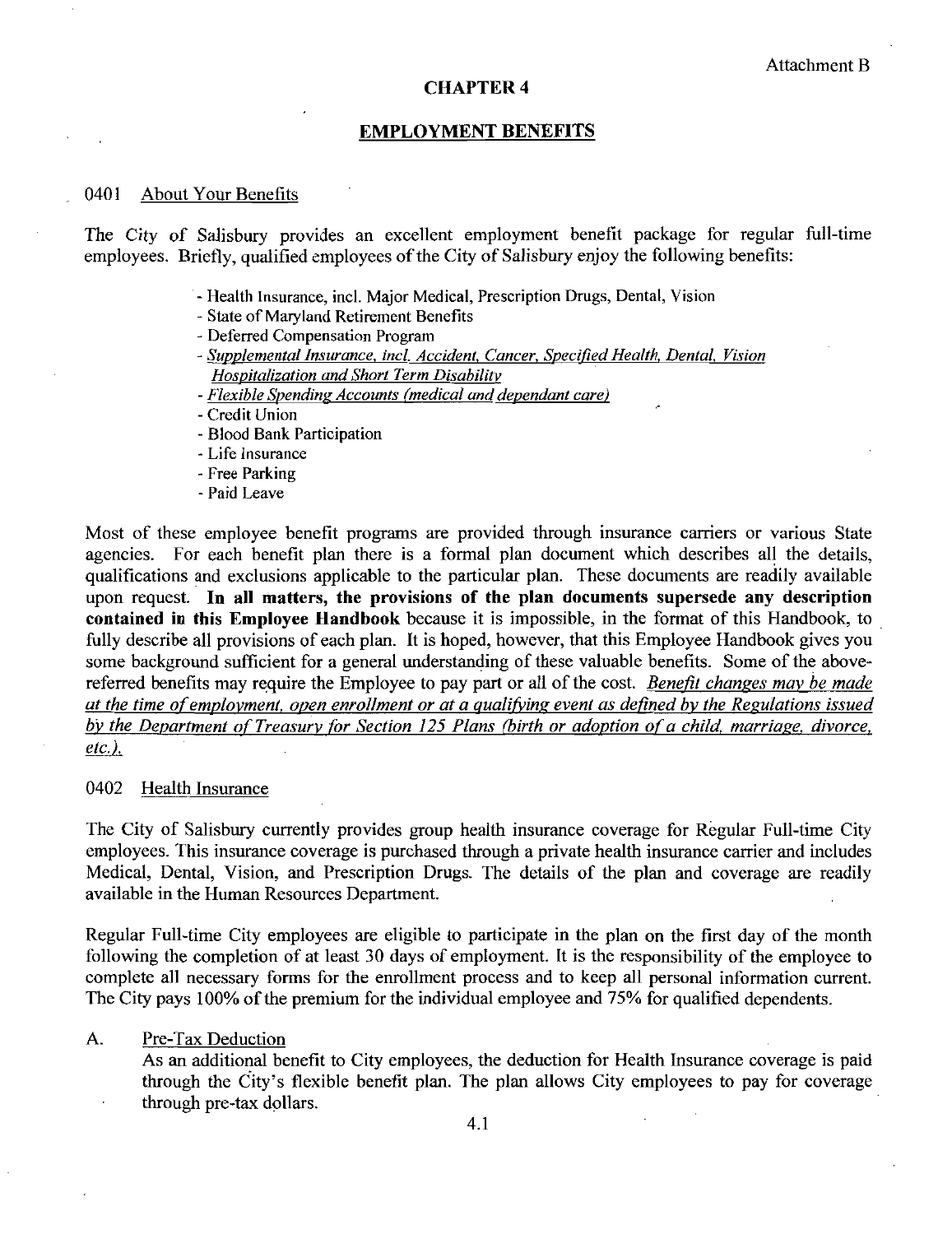#### 0405 Deferred Compensation Program

All regular full-time City employees are eligible to enroll in the ICMA Retirement Corporation Deferred Compensation Plan through payroll deductions. This plan allows participants the opportunity to defer income. Information regarding this plan and the qualifications for participation are available from the Human Resources Department

#### 0406 Supplemental Insurance

All regular full-time employees are eligible to enroll in a variety of supplemental insurance policies offered by the City of Salisbury. Accident, Cancer, Specified Health, Hospitalization, Short Term Disability, Dental and Vision Plans are offered. The costs of these plans are completely covered at the expense of the employee

#### 0407 Flexible Spending Accounts

All regular full-time City employees are eligible to enroll in Flexible Spending Account Plans. Medical FSA and Dependant Care FSA plans are offered. The Medical FSA is limited to \$2500 tax deferred pay and the Dependant Care  $FSA$  is limited to  $$5000$  tax deferred pay each plan year.

#### 0408 Credit Union

All full-time City employees and their immediate families are eligible to join the Maryland State Employees Credit Union. Employees may make loan repayment deductions directly from their payroll checks. For more information, contact the Department of Finance Payroll Section.

#### 0409 Blood Bank

The City of Salisbury participates as a member of the Blood Bank of the Eastern Shore, Inc. Enrollment fees The City of Salisbury participates as a member of the Blood Bank of the Eastern Shore, Inc. Enrollment fees are paid for each regular full-time employee who joins the Blood Bank. Each employee member is obligated to donate a pint of blood when notified have someone else donate blood behalf; or pay a fee. For obvious reasons, the donation of blood is preferred and appreciated. Your nc. Enrollment fees<br>ployee member is<br>on the employee's<br>appreciated. Your<br>puld the need arise. membership will guarantee unlimited amounts of blood for you and your dependents should the need arise. The City strongly encourages all employees to join the Blood Bank and donate regularly

#### $0410$  Parking

The City of Salisbury provides free parking in assigned lots for full-time employees during duty hours. Employees are expected to park in the appropriate lots. Please be mindful not to damage the vehicles of coworkers. City employees are not permitted to use, and are subject to disciplinary measures for use of, the Employees are expected to park in the appropriate lots. Please be mindful not to damage the vehicles of coworkers. City employees are not permitted to use, and are subject to disciplinary measures for use of, the metered s doing business with government offices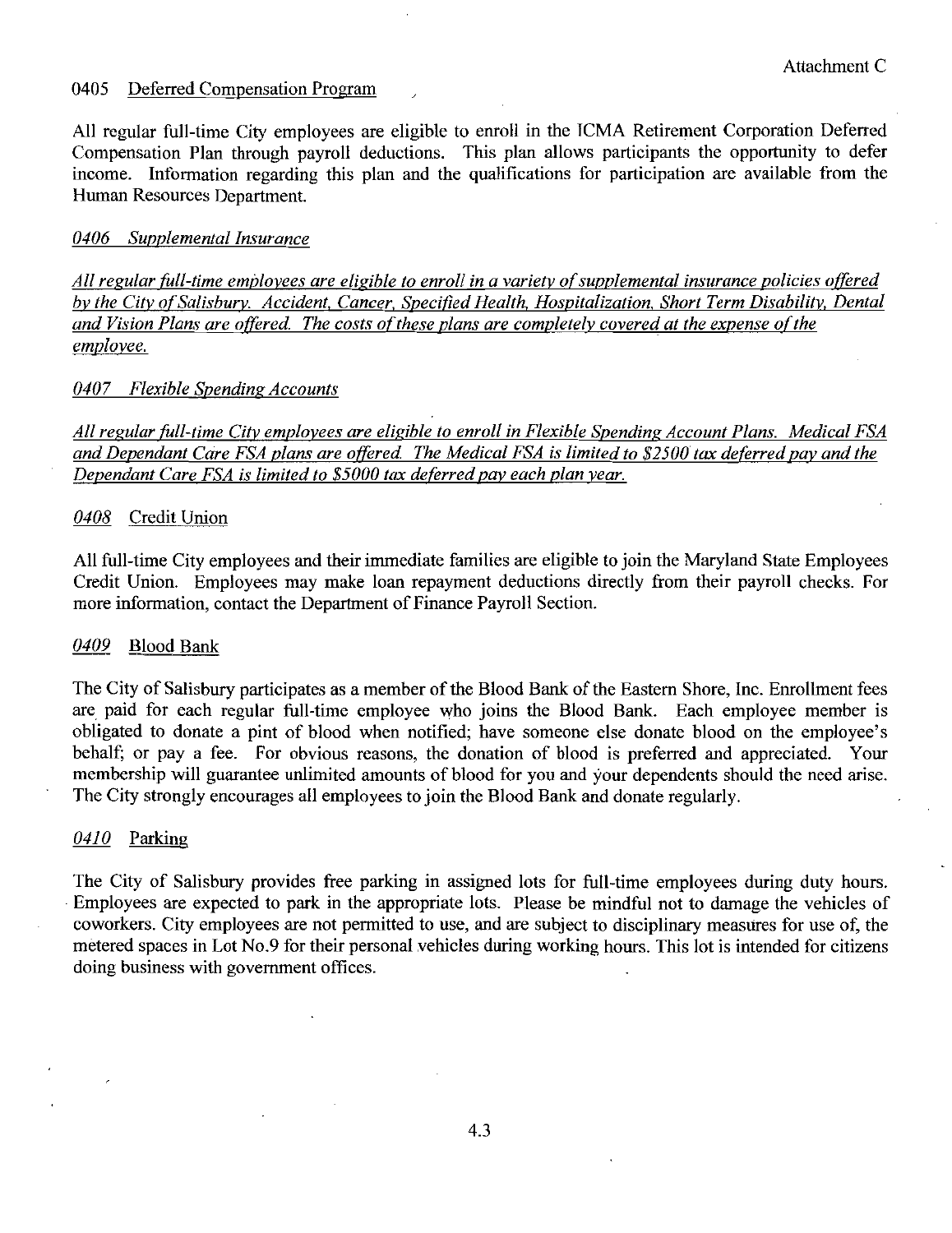#### 0506 Jury Duty Leave

<sup>A</sup> regulaz full time employee will be granted leave with pay for <sup>a</sup> period up to fifteen days per fiscal year for jury duty. The employee will be paid the employee's regular salary. Employees are expected to provide notice of jury duty as soon as the employee is notified by the court. In extraordinary circumstances, jury duty may be continued by the decision of the Mayor.

#### 0507 Other Leave Provisions

- A. Up to one full day's leave, known as a Recognition Day, will be issued at the beginning of the fiscal year for any employee who has used no Sick Leave days during the prior fiscal year (See Section 0504). A Recognition Day cannot be carried over to the next fiscal year.
- B. Up to one full day's Personal Leave will be issued at the beginning of the fiscal year to each regular full-time employee to take at the employee's request, provided approval is granted by Up to one full day's leave, known as a Recognition Day, will be issued at the beginning of the fiscal year for any employee who has used no Sick Leave days during the prior fiscal year (See Section 0504). A Recognition Da the employee state, and the act of sick Leave days during the prior fiscal year (See<br>Section 0504). A Recognition Day cannot be carried over to the next fiscal year.<br>Up to one full day's Personal Leave will be issued at th been employed by the City for a least one (1) year. Personal Leave cannot be carried over to the next fiscal year

#### 0508 Military Leave for Active Duty

In the event that a regular full-time employee is either inducted into the Armed Forces of the United States or In the event that a regular full-time employee is either inducted into the Armed Forces of the United States or is called up to active duty as a member of the U.S. Armed Forces Reserves or the National Guard, the following policy will govern the employee is either inducted into the Armed Forces of the<br>is called up to active duty as a member of the U.S. Armed Forces Reserves or the Nati<br>following policy will govern the employee's pa

- A. Upon presentation of orders and the establishment of an effective date for the leave of absence, an employee is placed in Leave Without Pay status
- is called up to active duty as a member of the U.S. Armed Forces Reserves or the National Guard, the following policy will govern the employee's pay and benefits while on such active duty status:<br>A. Upon presentation of or insurance premiums which shall continue under the same terms and conditions as if the employee remained an active employee. If the employee is now paying a percentage of the premium, the employee must make arrangements to continue to pay the percentage of the premium.
- C. Any accumulations of leave or compensatory time will remain in place, or the employee may choose to receive pay for any accmed annual or personal leave The leave of absence will not be considered time worked for purposes of determining benefits that accrue on the basis of employment, such as Sick Leave and Annual Leave Any accumulations of leave of compensatory time will remain in place, or the employee may choose to receive pay for any accrued annual or personal leave. The leave of absence will not be considered time worked for purposes
- D. The employee is given job retention rights after active duty, subject to physical and psychological reinstatement the employee must report within 90 days of release from active duty.
- E. The employee shall be granted all across-the-board increases realized during absence.
- F. The employee is given job retention rights atter active duty, subject to physical and psychological ability to perform, to the employee's former position or one of comparable status. To exerculture reinstatement the em employee, the employee shall be entitled to the difference in pay between *total* military pay and the city pay. The employee must document this difference by the presentation of military If the employee's <u>total</u> military pay is less than the pay as an active city government employee, the employee shall be entitled to the difference in pay between <u>total</u> military pay and the city pay. The employee must d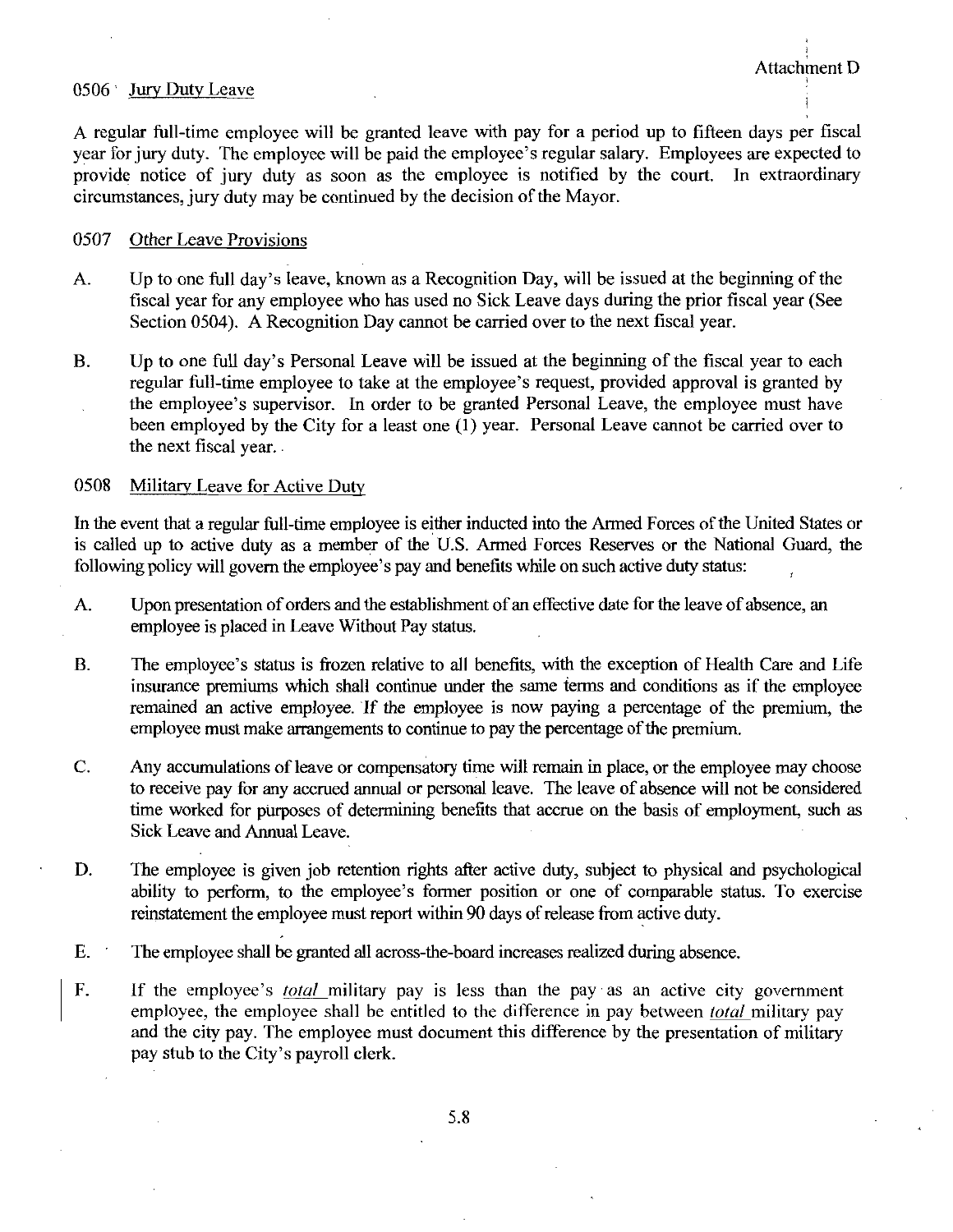#### 0509 Military Leave for Training

A regular full-time employee, who is a member of the Armed Forces Reserves, shall be eligible for Military Leave for Training benefits not to exceed fifteen working days each calendar yeaz The employee may elect to do one of the following:  $(1)$  take annual leave, or  $(2)$  receive the difference between his City pay and military compensation, if his City salary is greater. All other City benefits will accrue during this period. If the employee elects to receive the difference between his City pay and military compensation, payment will be made to the employee on the first regular pay day following

return to employment. Application for Military Leave for Training purposes shall be made immediately

upon receipt of official notification. While the City will allow employees, who are scheduled to work weekends, time off to attend weekend reserve drills, paid Military Leave is not intended for monthly weekend drills and may not be used for that purpose

#### 0510 Bereavement Leave

In the event of the death of an immediate family member (spouse, *child*, step-child, parent, step-parent, mother-in-law, father-in-law, brother, sister, grandparent or grandchild) an employee will be granted up weekend drills and may not be used for that purpose.<br>
0510 Bereavement Leave<br>
In the event of the death of an immediate family member (spouse, *child*, step-child, parent, step-parent,<br>
nother-in-law, father-in-law, brothe In the event of the death of an immediate family member (spouse, *child*, step-child, parent, step-pare mother-in-law, father-in-law, brother, sister, grandparent or grandchild) an employee will be granted to three paid d than a member of the immediate family, employees will be allowed one day absence with pay to attend the funeral on a work day.

#### 0511 Leave Without Pay

- A. Occasionally, employees may seek a leave of absence under circumstances which do not otherwise qualify for leave under the other sections described in this Employee Handbook The provision of unpaid leave under these circumstances is discretionary with the Department Head
- B. By example, this Section 0511 applies to employees who are ineligible for Family  $\&$  Medical Leave coverage (for example, employees who have not been employed for a sufficient period or who have failed to work sufficient hours to qualify), employees who have exhausted their available Family and Medical Leave coverage, or employees who have encountered family emergencies not otherwise described in this Employee Handbook Each request for leave should be addressed to the Department Head in writing with the following information provided
	- 1. The purpose for which the leave is requested;
	- 2. The length of time the employee seeks leave;
	- 3. The effect the leave will have on the ability of the Department to carry out its responsibilities: and
	- 4. The employee's position and length of service.
- C. A Department Head may approve an unpaid leave for up to ninety calendar days. It is within the discretion of the Department Head to extend a leave, to require regular reports from the employee during the leave period, or to require the employee's use of all other available leave which the employee may have accrued.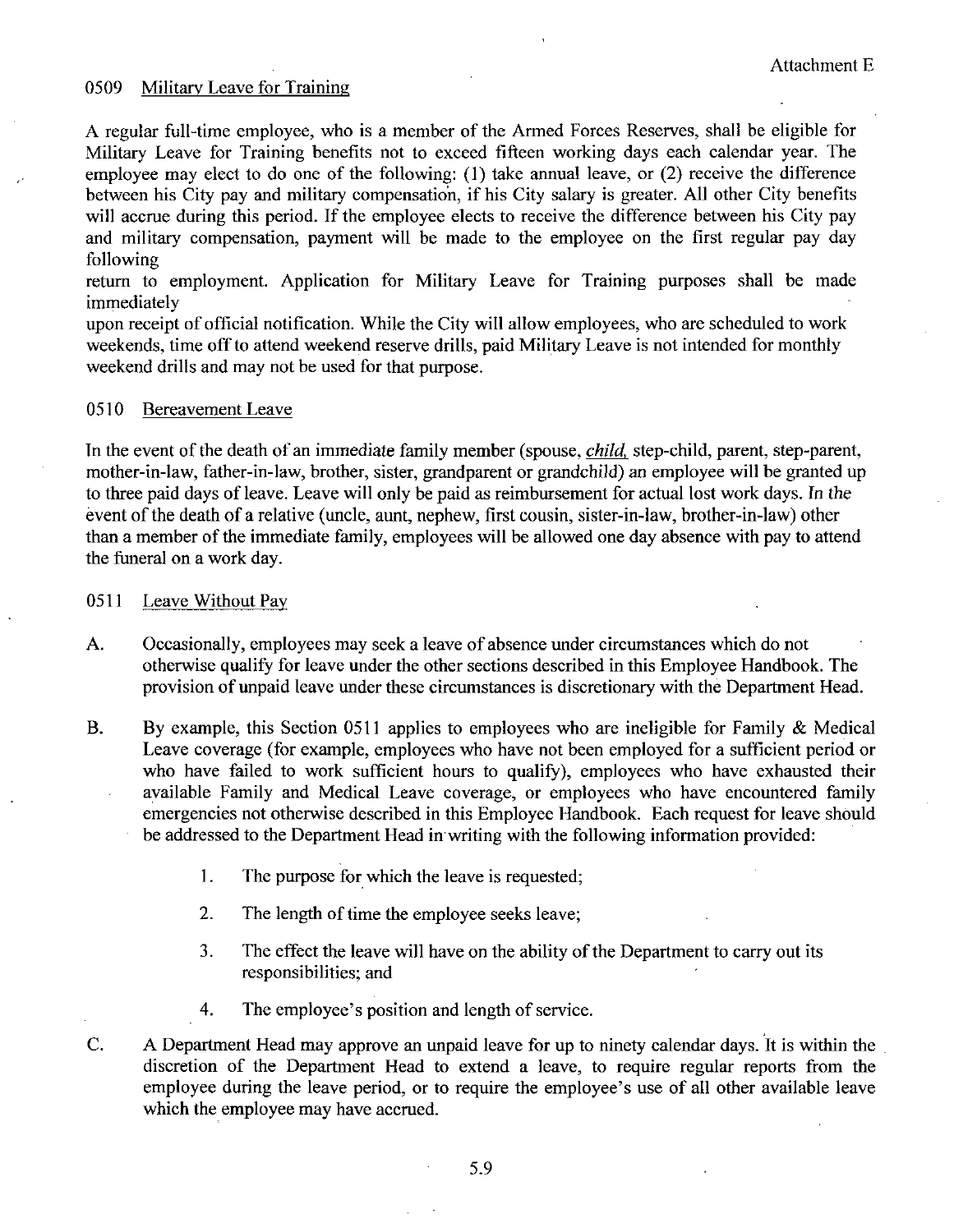- 0909 Disciplinary Grievance Review Board.
- A. Time Limits. The Disciplinary Grievance Review Board shall be notified and meet within fifteen (15) working days after the Director of Internal Services has accepted the disciplinary grievance pursuant to Section 0908F, unless extended by mutual agreement.
- B. Board Membership. The Board shall consist of three members, consisting of two department fifteen (15) working days after the Director of Internal Services has accepted the disciplinary<br>grievance pursuant to Section 0908F, unless extended by mutual agreement.<br>Board Membership. The Board shall consist of three m the grievant. The department head for the department in which the grievant is employed may not serve on the Boazd The chairperson of the Board shall be a department head selected by the City Administrator. The second department head member of the Board shall be selected by the employee. The employee member of the Board will be selected by the chairperson of the Board, but the employee may not be employed in the department of either the grievant or of any department head serving on the Board.
- C. Administrative. A representative from the Human Resources Department, assisted by a stenographer or by electronic recording device, shall act as the Secretary to the Board.
- 0910 Hearing.

The Secretary shall provide a copy of the disciplinary grievance case file to each member of the Board to management, and to the grievant. The chairperson will open the hearing before a full Board by briefly summarizing the employee's disciplinary grievance and the relief sought.<br>A. Closed Hearing. Disciplinary grievance hearings will be closed.

- Closed Hearing. Disciplinary grievance hearings will be closed.
- B. Recording. The Disciplinary Grievance hearing shall be recorded by or at the direction of a representative from the Human Resources Department. This record, along with the findings of the Board, and all exhibits introduced, shall be preserved for not less than three  $(3)$  years.
- C. First Finding. The Board shall verify that the disciplinary grievance was submitted within the allowed time limit and that the complaint is a grievable matter
- D. Witnesses, All persons called before the Board will be sworn prior to providing information. The City shall make available any City employee requested to appear as awitness provided that such witness can be expected to contribute materially to the issues in the case, and further provided, that the appearance of witnesses may be staggered consistent with the manpower needs of the City. If a City employee is requested to be a witness and does not appear, the employee may be subject to discipline for insubordination. Provided that a written request is made at least five  $(5)$  days in advance of the hearing, the employee may request production of documents provided the documents requested aze both material to the issues in the case and are documents which the employee would be entitled to obtain under the Maryland Public Information Act.
- E. Grievant. The Board shall allow the aggrieved employee to restate their disciplinary grievance, if they so desire, to present additional information relevant to the disciplinary grievance, and to call any witness who can be expected to contribute materially to the issue. The grievant may be represented by any person of their choice (at the grievant's expense if other than an employee in Frevant. The Board shall allow the aggrieved employee to restate their disciplinary grievance, if they so desire, to present additional information relevant to the disciplinary grievance, and to call any witness who can be the City service), if such person so consents, excluding members of the Board, the department head, the Director of Internal Services or member of the Human Resources grievance,<br>ce, and to<br>nt may be<br>ployee in<br>grievant's<br>Resources Department, the City solicitor or any assistant City solicitor.